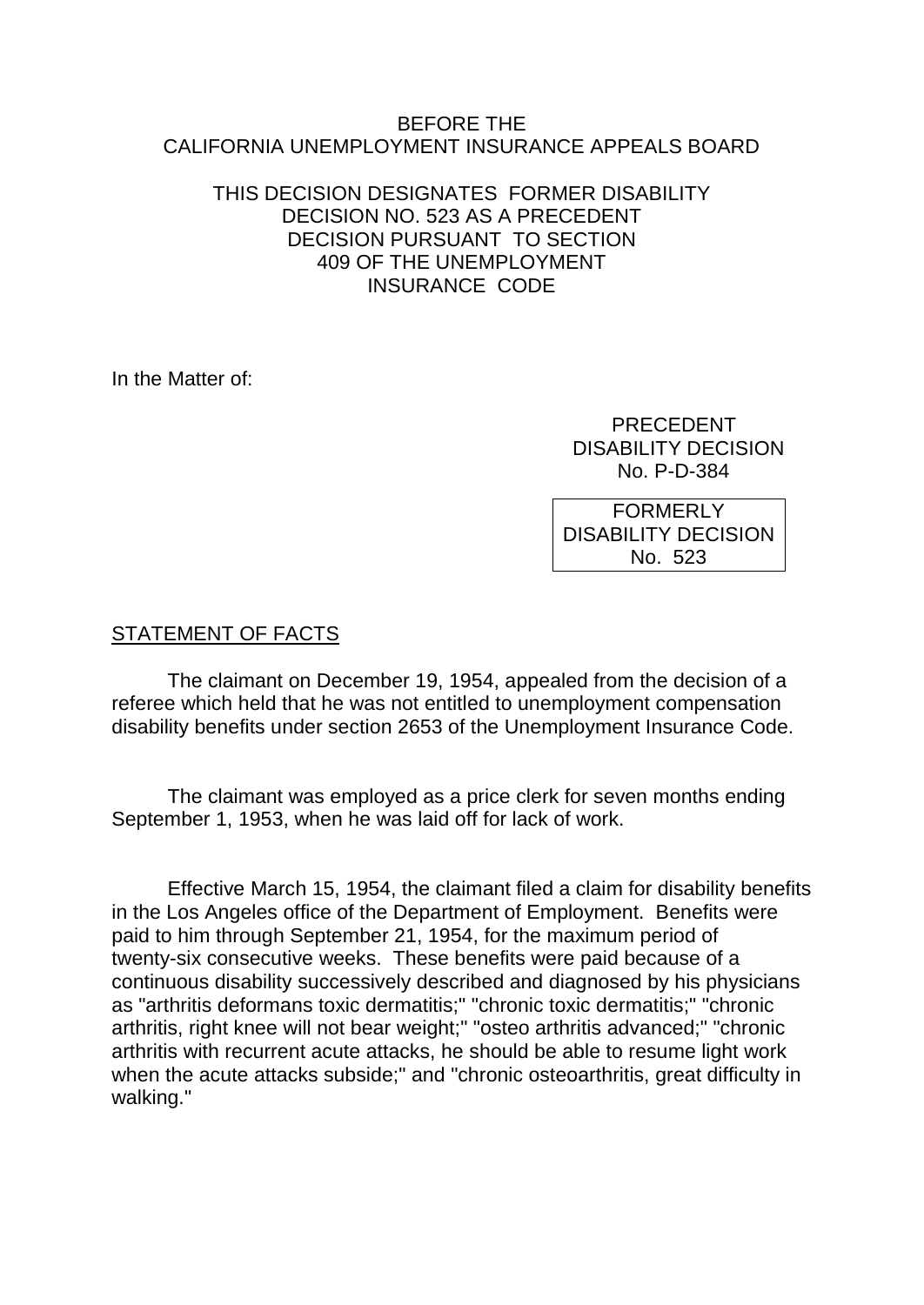#### P-D-384

On September 21, 1954, the claimant signed a claim form in which he described his disability and how it occurred as follows: "late stages of osteoarthritis, probably due to too much walking on bad leg also spinal arthritis for many years now acute in right hip." The physician who completed the certificate of this claim form, diagnosed the condition as "osteo arthritis of right hip" and estimated the claimant would be disabled until December 21, 1954.

Between September 22, 1954, and October 11, 1954, the claimant sought work with some twenty-one employers and employment agencies. He worked one day on October 8, 1954, as a dishwasher, which was not his customary work. He quit because it was too difficult for him in view of his physical condition.

On October 18, 1954, the claimant signed a new claim supported by a medical certificate completed by a physician on October 19, 1954. This physician diagnosed the claimant's condition as "rheumatoid, spondylitis, depressive psychosis, mild, not incapacitating," and estimated he would be able to resume his customary work on December 1, 1954. This claim was filed in the San Diego office of the Department of Employment. On October 28, 1954, the department issued a determination which disallowed benefits under section 2853 of the code, on the ground that the claimant had been paid the maximum amount of disability benefits during a single period of disability.

At the hearing the claimant introduced statements completed by another physician on October 28 and 29, 1954, which read in part as follows:

"This is to certify that (claimant) is suffering from mental depression, which is incapacitating him totally at the present time for any kind of work.

"There also exists a physical disability of arthritis, which has become aggravated, and by itself has aggravated the mental and emotional instability.

"It appears that this aggravation of his condition has been caused by the inability to find a job in his efforts since September 20, 1954."

\* \* \*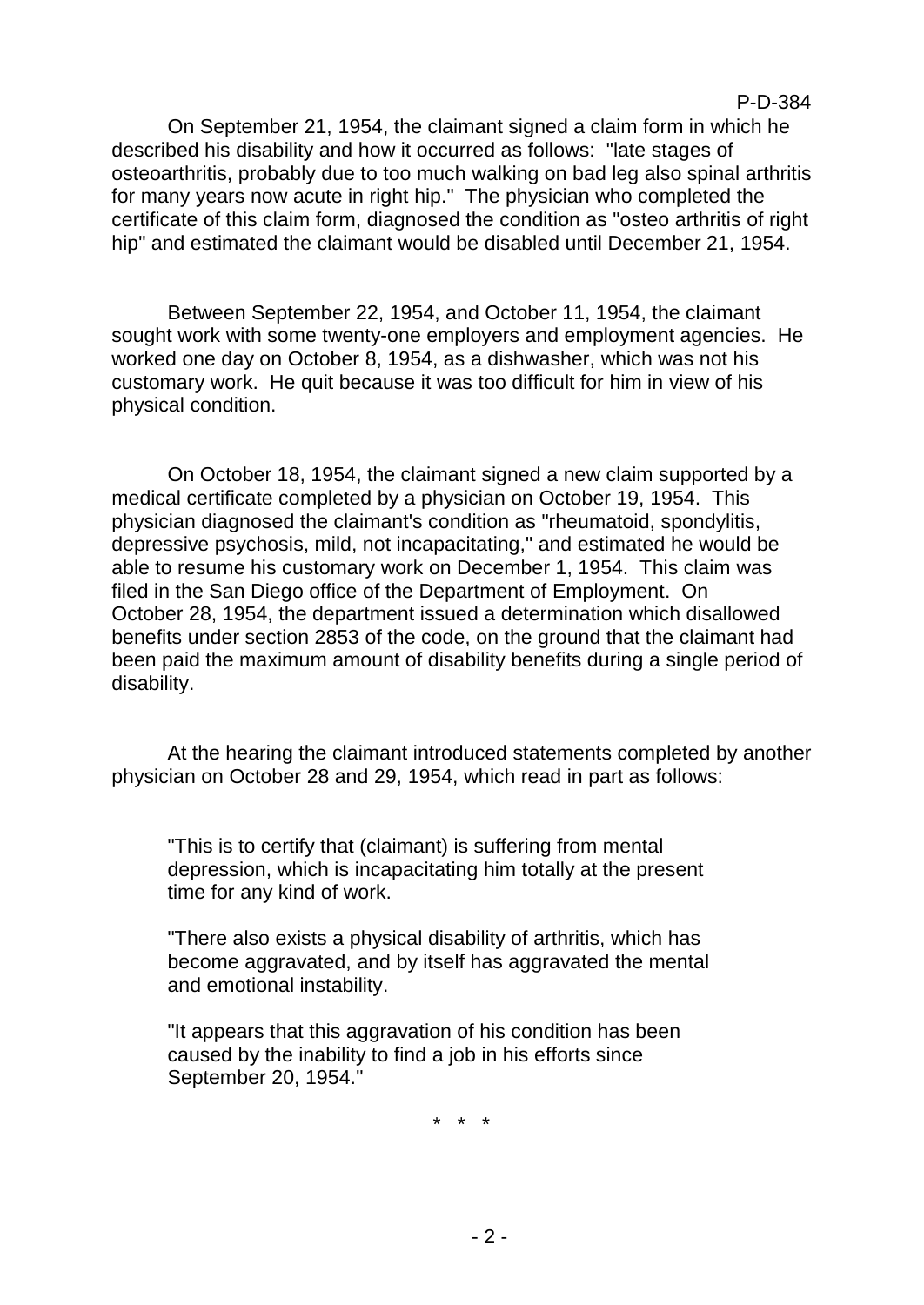"Regarding my statement of October 28, 1954, concerning (claimant), I should like to state that there exists good evidence for (claimant's) ability to perform his customary work between September 22 and October 10, 1954.

"I further believe that his inability to secure work during this period of time has caused a state of mental depression, starting on or about October 11, 1954 . . . ."

The issues are: (1) Was the claimant's period of disability interrupted to the extent that he was able to resume his customary work for a fourteen-day period between September 11, 1954, and October 11, 1954, as contended by him; and (2) was the claimant disabled by a new disability.

### REASONS FOR DECISION

Section 2651 of the Unemployment Insurance Code provides:

"For periods of disability commencing on and after January 1, 1954, the total amount of unemployment compensation disability benefits and the weekly benefit amount payable during any one disability benefit period shall be computed as provided in this article."

Section 2653 of the code provides:

"The maximum amount of benefits payable during any one disability period shall be twenty-six times his weekly benefit amount."

Section 2608 of the code provides:

" 'Disability benefit period, with respect to any individual means the continuous period of unemployment and disability beginning with the first day with respect to which the individual files a valid claim for unemployment compensation disability benefits.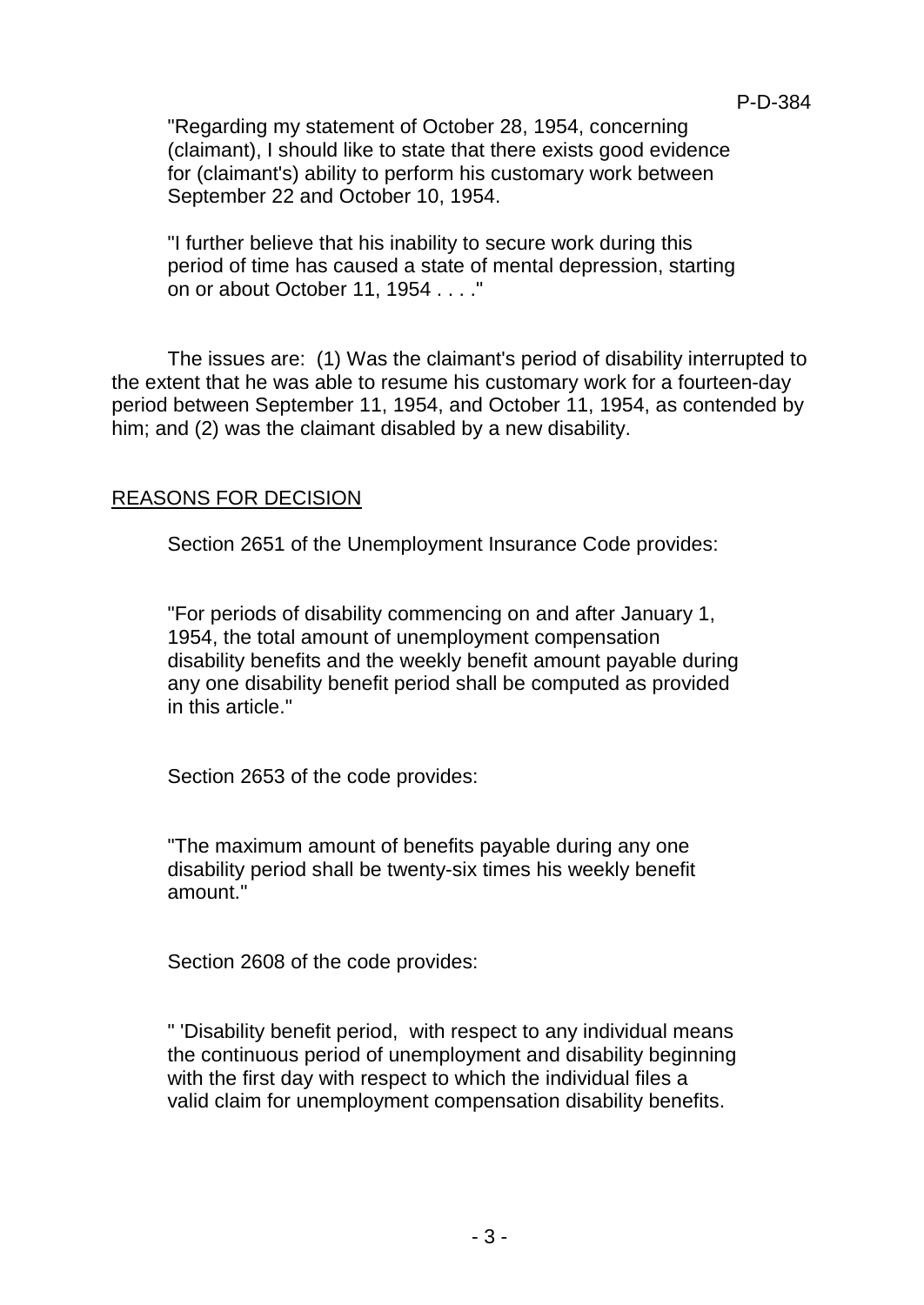For the purposes of this part, two consecutive periods of disability due to the same or related cause or condition and separated by a period of not more than 14 days shall be considered as one disability benefit period."

Section 2608 of Title 22 of the California Administrative Code provides as follows:

"A continuous period of unemployment and disability ends:

"(a) When an individual returns to and is able to perform his regular or customary work for a period of more than fourteen (14) days or

"(b) In the case of an unemployed individual when his physician furnishes a statement giving the date, in his opinion, that the individual was able to perform his regular or customary work for a period of more than fourteen (14) days."

In this case the claimant was paid disability benefits for twenty-six consecutive weeks through September 21, 1954, the maximum period allowed under sections 2651 and 2653 for any one period of disability commencing after January 1, 1954. In the various medical diagnoses submitted during the life of the claim filed effective March 15, 1954, the disability was generally described as arthritis. Although the claimant introduced a medical statement at the hearing which indicated that he was disabled by a mental condition, the physician who completed the medical certificate filed with the claim, recognized that the claimant had a mental condition but stated it was not disabling. After reviewing all of the evidence, it is our opinion that the claimant's unemployment on and after October 11, 1954, was due to the same or related disability which existed prior to September 21, 1954 and for which he received maximum benefits. Therefore, it is not compensable under section 2608 of the code unless it ended for a fourteen-day period between September 21, 1954, and October 11, 1954, as provided in section 2608 of Title 22 of the California Administrative Code.

Clearly subsection (a) of this last section has not been met or satisfied since it requires the individual's return to his regular or customary work and an ability to perform it for a period of more than fourteen days. Here the claimant returned to other than his customary work for one day only. The final question is whether the medical statement of his physician which reads in part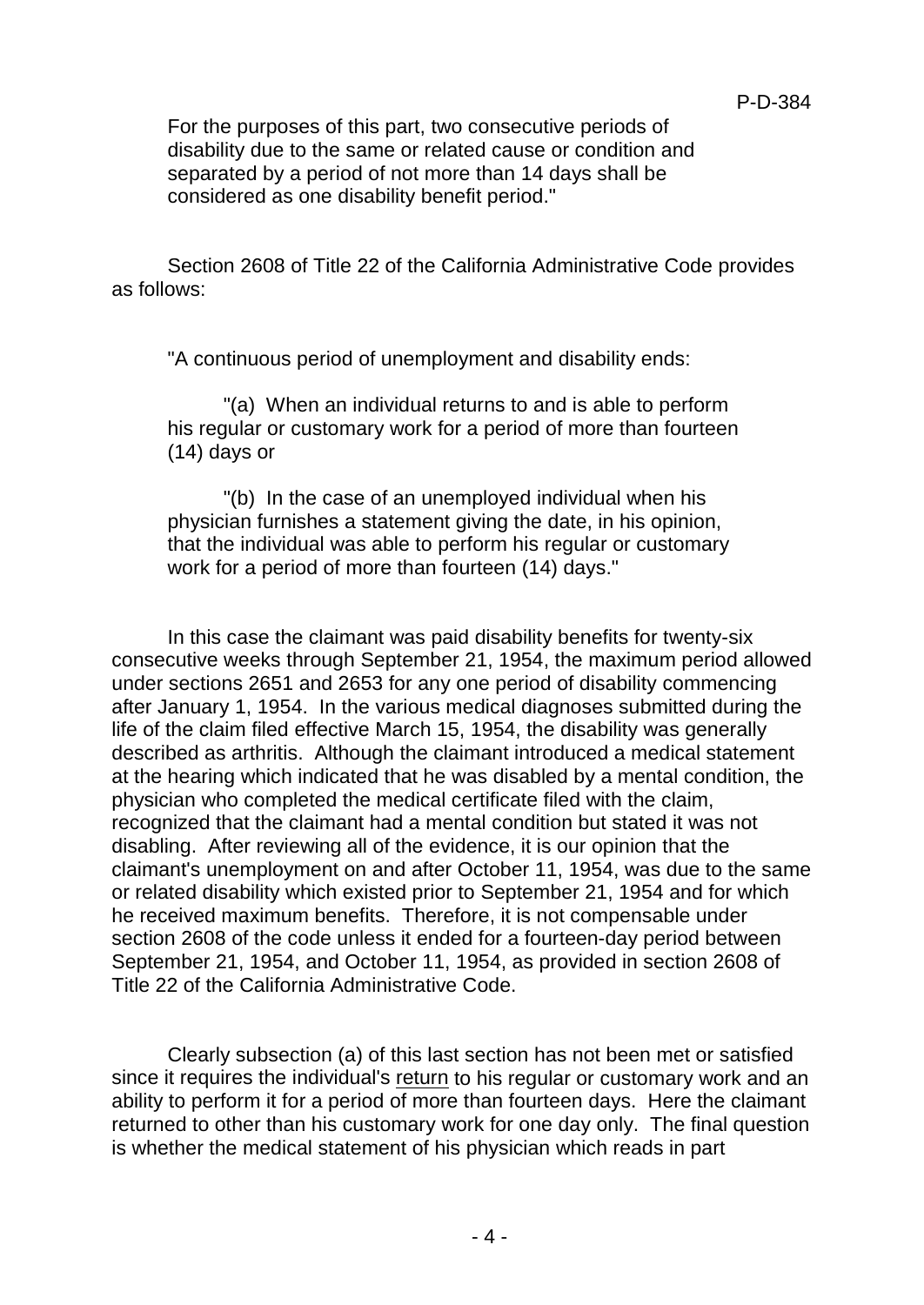"there exists good evidence, for (claimant's) ability to perform his customary work between September 22 and October 10, 1954," satisfies the requirements of subsection (b) of section 2608 of Title 22 of the California Administrative Code. In our opinion, the statement is not sufficiently specific. The alleged "good evidence" of the claimant's ability to resume his work is not detailed. In any event, in deciding whether the claimant was able to resume his customary work, we are not limited to a consideration of this medical statement only, but it is our responsibility to evaluate the pertinent evidence and resolve any conflicts (Disability Decision No. 77). Medical evidence from the claimant's other physicians attest to a continuous disability during this interim period. After considering all of the medical evidence, we are of the opinion that the claimant was not able to resume his customary work during any fourteen-day period between September 22, 1954, and October 11, 1954, under sections 2608 of the code and 2608(a) and (b) of Title 22 of the California Administrative Code.

## DECISION

The decision of the referee is affirmed. Benefits are denied.

Sacramento, California, March 4, 1955.

# CALIFORNIA UNEMPLOYMENT INSURANCE APPEALS BOARD

MICHAEL B. KUNZ, Chairman

GLENN V. WALLS

EDWARD CAIN